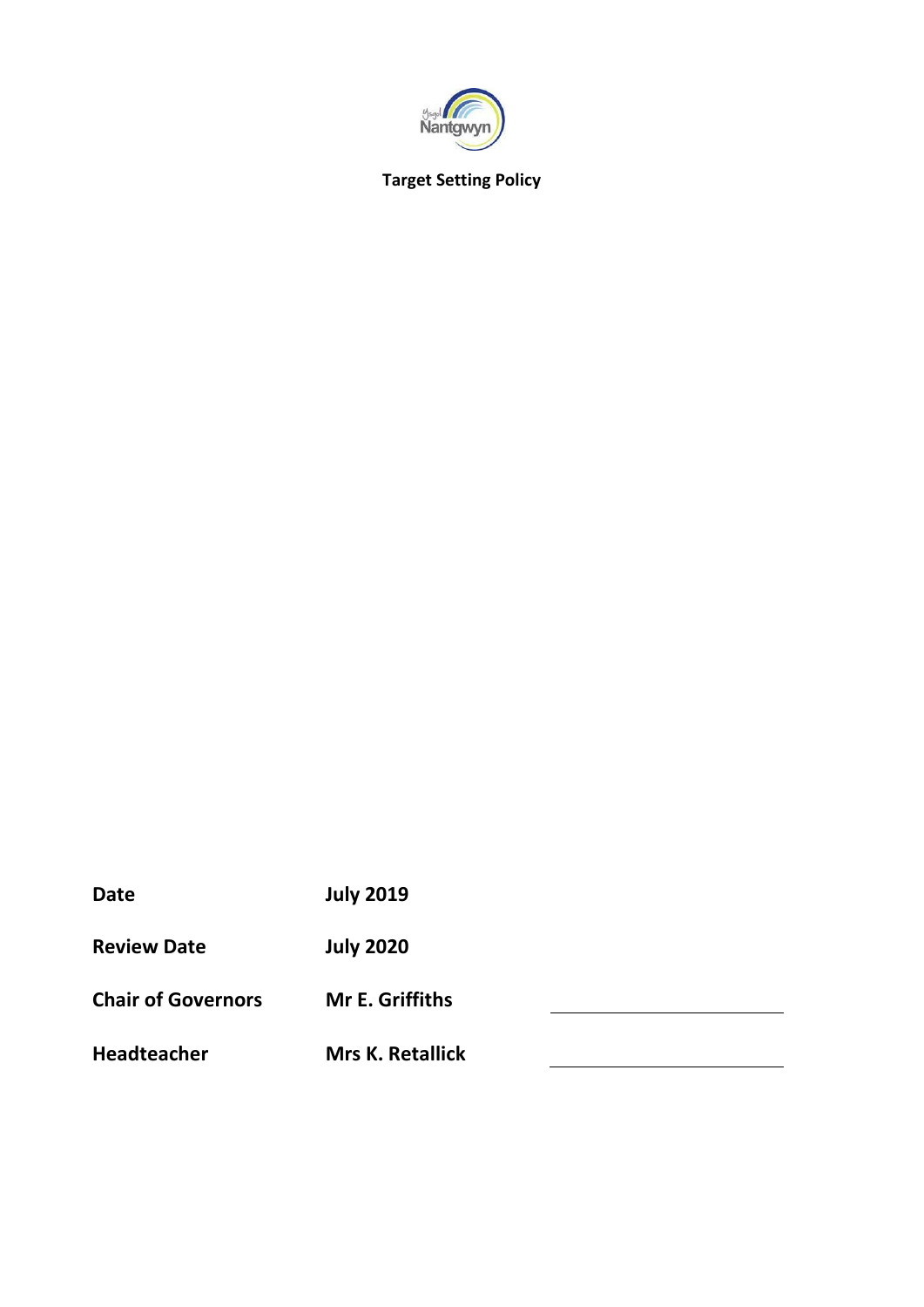## **Introduction**

In our school we are committed to giving all our children every opportunity to achieve the highest standards.

Targets may relate to individual pupil, groups of pupil within classes, subjects or whole cohorts of children.

Target setting also allows us to ask some key questions about the performance of our school. These are:

- How well are we doing?
- How well should we be doing?
- $\checkmark$  What more should we aim to achieve?<br> $\checkmark$  What must we do to make it hannen?
- What must we do to make it happen?
- $\checkmark$  What action should we take and how do we review progress?

This policy sets out the expectations across the school of how data will be used to meet externally agreed, aspirational school targets. It will explain how academic targets for pupils are used to raise attainment and achievement in order to meet those targets. Whole school targets are broken down into school, faculty, subject and class targets as well as pupil targets. The sum of these targets should be sufficient to meet the whole school targets that have been set in agreement with our external partners (LA, CSC etc).

Target setting is a significant strategy in our school for improving, raising aspiration and in improvement achievement of children. It will only be effective if we remember that the child is at the heart of the process. The targets that we set are challenging, but realistic, with support, and take into account each child's starting point for learning and where we want then to be as young adults in order to thrive and be successfully in society.

This policy should be read in conjunction with our policies on Assessment, Recording & Reporting, Curriculum, Teaching and Learning and ALN. As well as wider key documents and guidance.

We believe that an essential part of improving achievement is to agree targets with each pupil that are aspirational. The school believes that education is about acquiring knowledge, developing skills, and exploring ideas and attitudes, in order to become effective and successful young people.

This policy focuses on the setting of academic targets to raise attainment and achievement, however targets may also be set for attendance, behaviour and social progress.

Pupils should be closely involved in their evaluation of targets and will be helped to understand what they need to do to achieve them. Targets and progress being made towards them will be discussed regularly with pupils and their parents.

Targets will be based on prior attainment, potential and our aspirations for each pupil using aspirational FFT data, skills data and referenced to the indicative targets produced by the Local Authority. CAT data will be used to enhance the learning dialogue between school leaders, teachers and pupils.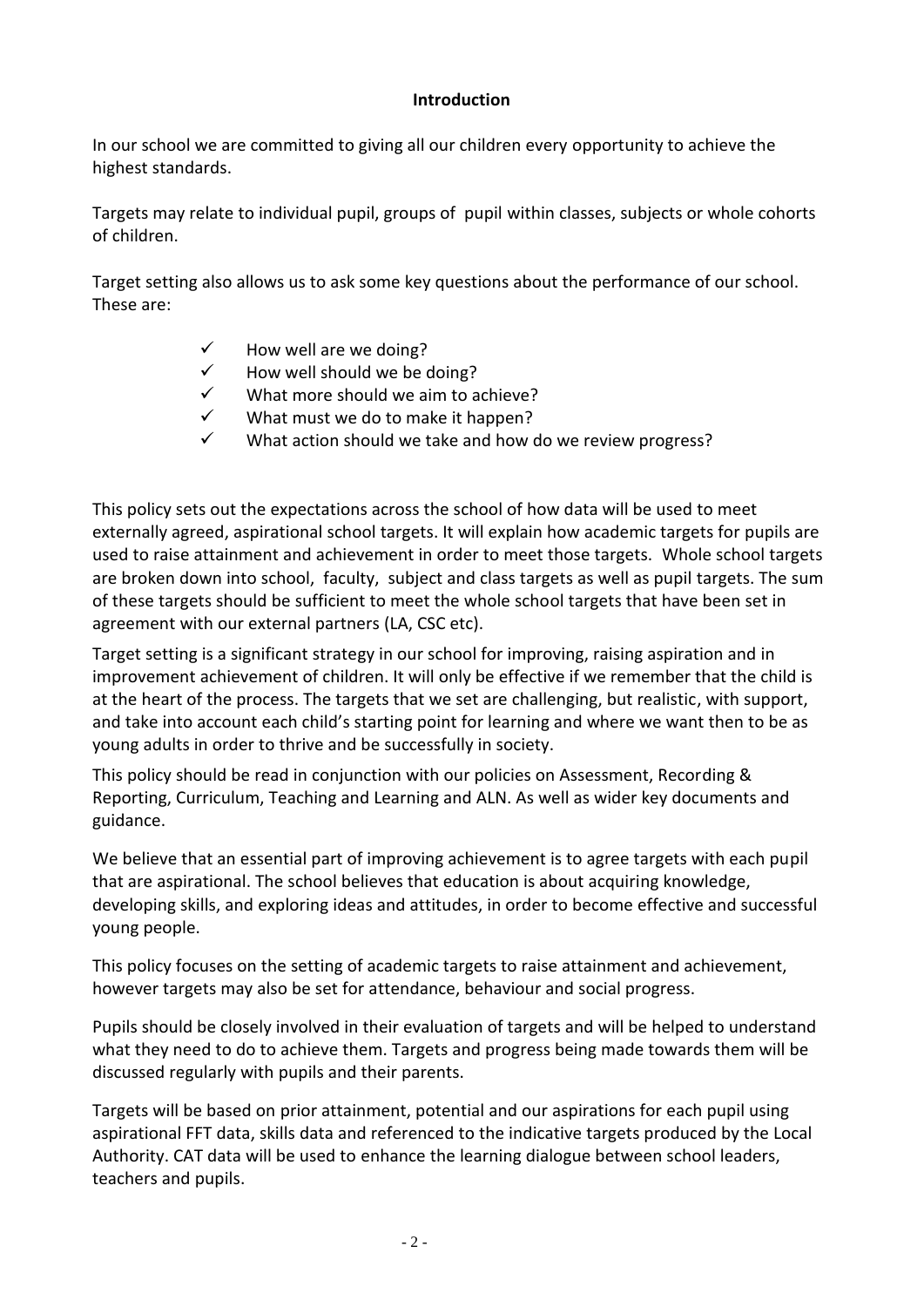In our school the targets are:

- challenge all children to do better;
- take into account each child's starting point for learning and the goal we have for them to become successful young adults;
- encourage children to regularly discuss and review their progress with teachers;
- involve parents in their child's learning;
- help governors to agree priorities for the school improvement planning;
- lead to focused and personalised teaching and learning;
- help teachers to evaluate the impact of their role in a child's learning journey and how this influences the successful young person they will become;
- help us to make judgements about how well our school is doing

Regular feedback from teachers makes pupils aware of how they can improve their work and achieve their target.

Target setting for our pupils means that they have to make decisions about their own learning. This helps children learn more effectively by making clear what it is that they need to do next in order to improve.

We inform parents about the target setting process and the targets for their children. They have regular opportunities to talk about their child's progress towards his or her targets. This helps parents identify the ways in which they can support their child with work and encouragement at home. Where appropriate additional support and direction will be given to families.

Each year we identify targets using a variety of processes for school improvement within our School Development Plan. The targets that we set for our pupils help to determine the priorities within our school improvement plan. The actions that we plan link to the targets that we have set for our children.

# **Roles and Responsibilities of the Headteacher**

# **The Headteacher will:**

- That there is a coherent strategy for the effective management of performance data
- Staff and governors receive training on the interpretation and use of data to inform their planning and pupil-centred, future focused target-setting
- Pupils' attainment and progress is tracked in line with the Assessment, Recording and Reporting policy. The information is used to set SMART (specific, measurable, achievable, relevant, time-limited) targets
- At least one pupil progress target is agreed with each teacher as part of the performance management cycle
- Parents receive information about progress of their children against targets each term.
- The Governing body receives information on progress throughout academic year to enable it to make informed decisions when agreeing targets and monitoring and evaluating progress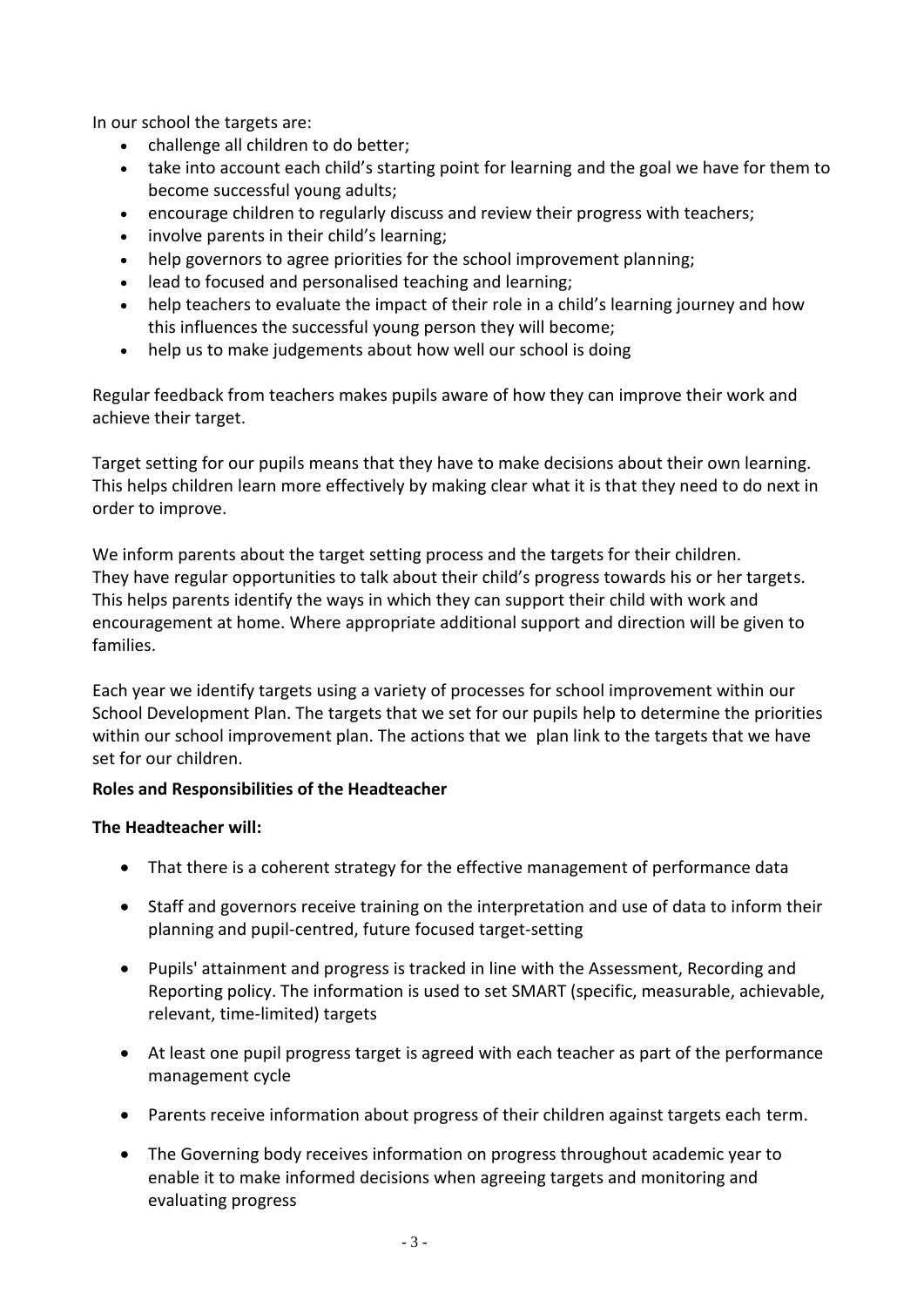- Targets are set and published
- The Data Team (DHT/MIS Manager) will manage the input and flow of data to support the target setting process. The overview of this process lies with one of the Deputy Head
- Evaluate progress against targets in the school SER

### **Roles and responsibilities of School Leaders and Heads of Faculty**

#### **School and Faculty Leaders should organise the data so that they can:**

- Analyse performance data in their school/curriculum area and guide colleagues on the setting of challenging attainment and progress targets for each pupil, including fine level grading.
- Monitor the progress of pupils towards their targets throughout the academic year using Quality Framework (QF) requirements, and take intervention action as and when pupils are falling behind in their progress
- Evaluate outcomes with reference where relevant to local and national comparative data, focusing on trends over time, the relevant performance of different groups of pupils; the more and less able, the genders, ethnicity, free school meals and the performance within and progress between key stages. Intervention strategies will then be set in place to prevent under achievement.
- Include progress v target data in the School and Faculty SER along with action taken

#### **Roles and responsibilities of Teachers**

#### **Teachers should:**

- Monitor and support pupils' progress using data entry points (real time) and report particular concerns to the Head of Faculty and/or School as well as taking intervention action by discussing the issues with the child.
- Gain the necessary expertise and knowledge about data analysis through training so that informed judgements can be made when setting targets and monitoring/evaluating progress and deciding on in-class intervention strategies
- Closely monitor ongoing academic progress made by children who have already been flagged as a concern and make necessary adjustments to their teaching and learning experiences to ensure pupils make good progress.
- Encourage pupils to assess their progress towards their targets and help them to understand what they have to do to improve.
- Report the progress of pupils against their targets to parents through mechanisms in the QF.
- Celebrate success in meeting targets using the school reward systems.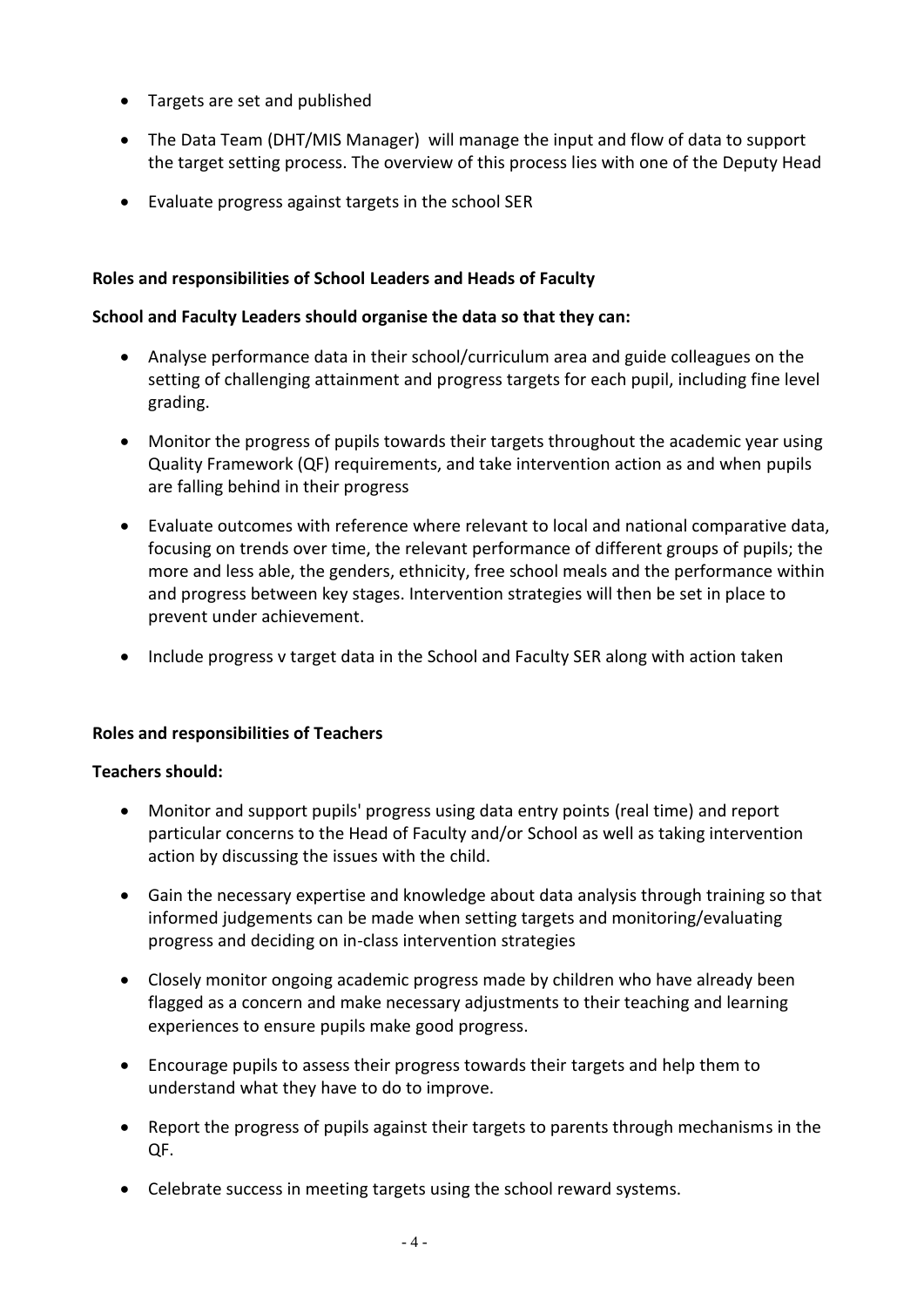- Use and deploy support staff where appropriate to maximise pupil progress.
- Liaise with key staff, including Pupil Support team if additional support and intervention is required.

# **Roles and responsibilities of the ALNCO and Head of Pupil Support**

### **Organise the collection of relevant data so that s/he can:**

- Analyse performance data and guide colleagues on attainment and progress towards targets for each group of vulnerable pupils
- Monitor progress of pupils towards the targets throughout the year using Real Time Data entry in line with QF and take intervention action quickly where and when appropriate to raise achievement
- Evaluate outcomes with reference where relevant to local and national comparative data, focusing on trends over time, the relevant performance within and progress between year groups and transition points, and report this analysis to School and Faculty Leaders in accordance with agreed school procedure.

### **Roles and responsibilities of Heads of School:**

- Make appropriate interventions on pupils who are falling behind against targets in order to raise achievement
- Make referrals to the appropriate person in Pupil Support for additional support
- Report progress to the Leadership Team regarding the learning progress made by pupils in their school and show the interventions that have taken place
- Support the Faculty Leaders in the tracking processes.

### **Roles and responsibilities of Performance Management Team Leaders**

- Ensure that evidence-based pupil progress targets (in line with school targets) are agreed with each team member in the performance management process. This applied to at least one target.
- Monitor progress of team members towards the targets at the middle and end of each academic year.

### **Roles and responsibilities of pupils**

### **Pupils should:**

- Take responsibility for their own learning (as age appropriate) and understand wha they need to do to move to the next level of their learning in order to meet their targets, using supported self assessment and evaluation strategies.
- Agree targets with teachers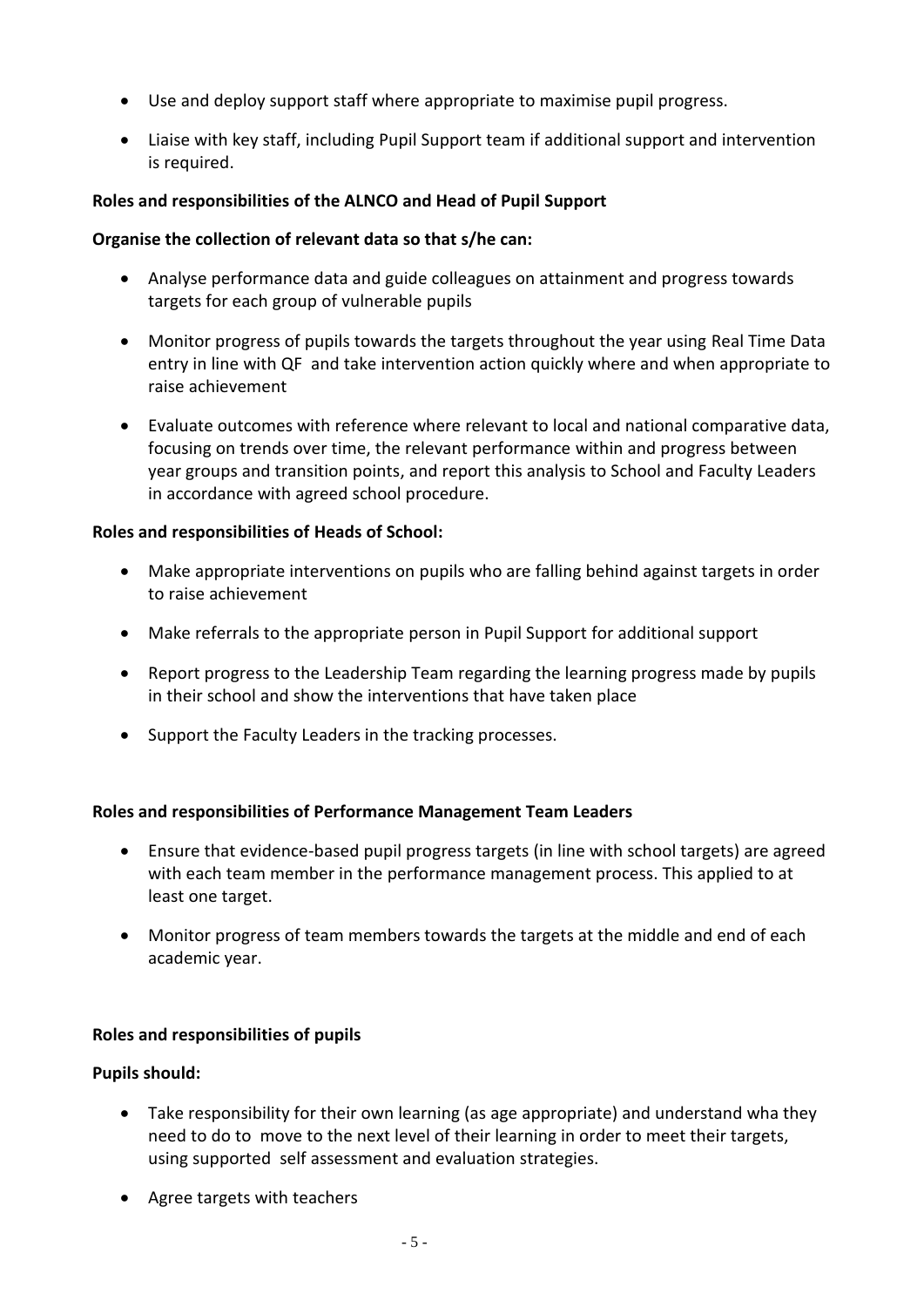- Know their 'next steps' in skills and subjects to support their learning
- Know 'where' they are working at;
- Seek advice and help when they need it;
- Share their learning and progress with their parents/carers.

# **Roles and responsibilities of the Governing body**

## **The Governing body should:**

- Nominate a governor to support the Headteacher with the whole school target setting process set with the external partners
- Develop the skills and knowledge it needs to enable its members to analyse and interpret data in order to make informed judgements when setting targets, and in order to monitor and evaluate progress towards them
- Ensure that y targets and results are made available to parents along with final results
- Agree action with the Headteacher where progress towards agreed targets are below expectations
- Recognise and celebrate the effort and success of pupils and all staff.

## **Monitoring**

Progress towards the aggregated targets for each class, subject and year group will be analysed at points throughout the academic year in line with QF reported to the Deputy Heads and Headteacher who will report to the LA and governing body through the specific committee (standards) and board (raisings achievement) as outlined in the school calendar and QF, which take place at key points during the year

Summative performance data will be analysed by the Leadership Team and evaluated with the support of the Governing body during the autumn term following the issuing of results during the Summer Term (LNF) and August (GCSE results)

The School's Leadership Team will continually review its target setting practice and the tools used to carry out this practice. Any amendments to this practice will take into account pupils already in the 'process' so as to avoid confusion for those pupils.